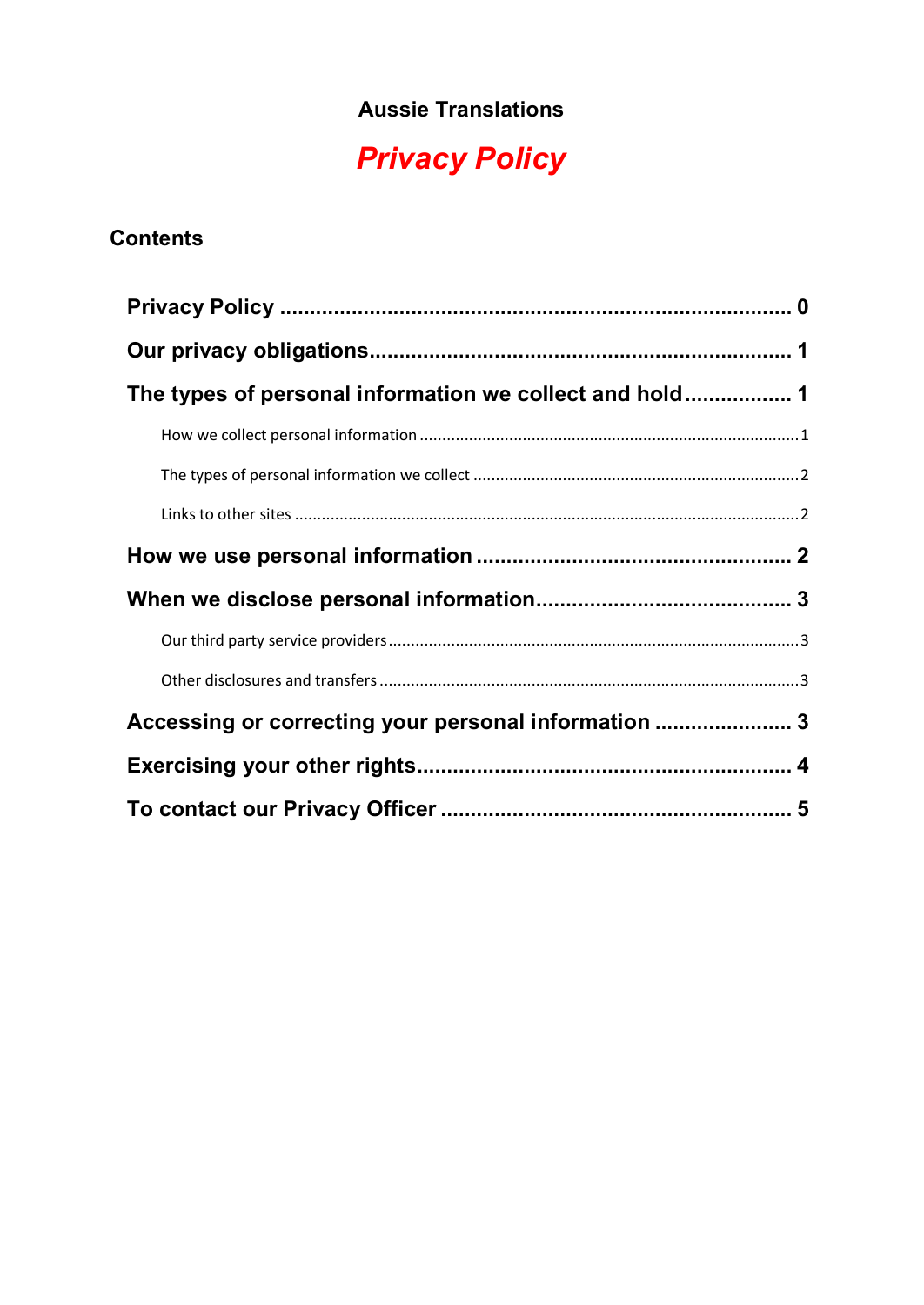# <span id="page-1-0"></span>*Our privacy obligations*

Aussie Translations is governed by the Australian Privacy Principles (APPs) under the *Privacy Act 1988* (Cth). The APPs regulate how personal information is handled by Aussie Translations.

'Personal information' means information or an opinion about an identified individual, or an individual who is reasonably identifiable. Aussie Translations's Privacy Policy applies to personal information collected and/or held by Aussie Translations.

This Privacy Policy also explains how we process 'personal data' about people in the European Union (EU), as required under the General Data Protection Regulation (GDPR).

We will review this policy regularly, and we may update it from time to time.

## <span id="page-1-1"></span>*The types of personal information we collect and hold*

We collect personal information about our clients, as part of our routine activities.

We also collect personal information about our staff, contractors and suppliers, as well as the contact details of individuals who work for current, past and prospective customers, suppliers, and other types of professional associates and personal contacts.

### <span id="page-1-2"></span>**How we collect personal information**

#### **Information that you specifically give us**

We may ask you to provide us with certain types of personal information if you wish to obtain a particular service or product from us. This might happen over the telephone, through our website, by filling in a paper form, or meeting with us face-to-face. We will give you a Collection Notice at the time, to explain how we will use the personal information we are asking for. The notice may be written or verbal. You might also provide your personal information to us, without us directly asking for it, for example if you engage with us on social media or if you send us documents that you need translated.

#### **Information that we collect from others**

If you apply for a job or contract with us, we will collect personal information about you from your referees. We may also check some details about our suppliers from publicly available sources, such as the Australian Business Register and ASIC databases.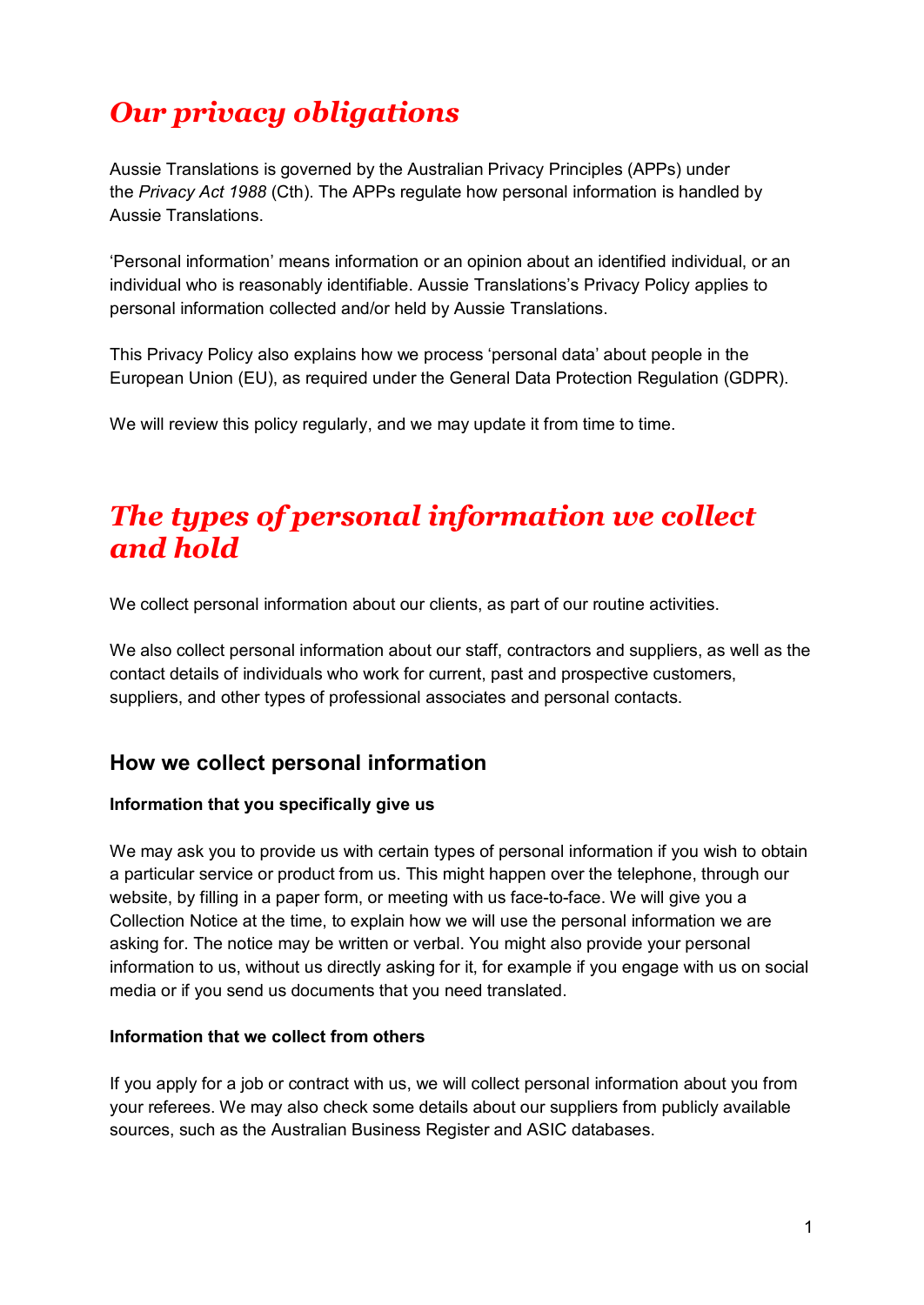#### **Information that we generate ourselves**

We maintain records of the interactions we have with our clients, including the products and services we have provided to you.

We collect limited information about users of our websites, for diagnostic and analytic purposes. We use cookies and gather IP addresses to do so, but we do not trace these back to individual users.

### <span id="page-2-0"></span>**The types of personal information we collect**

The types of personal information we collect about our clients includes:

- Name and contact details
- Content that you ask us to translate or have provided to us for quoting purposes.
- The translations of the content provided to us

### <span id="page-2-1"></span>**Links to other sites**

On our website, we may provide links to third party websites. These linked sites are not under our control, and we cannot accept responsibility for the conduct of companies linked to our website. Before providing your personal information via any other website, we advise you to examine the terms and conditions of using that website and its privacy policy.

## <span id="page-2-2"></span>*How we use personal information*

We may use your personal information for the following purposes:

- to provide the service or product you have requested
- to provide technical or other support to you
- to answer your enquiry about our services, or to respond to a complaint
- to manage our employment or business relationship with you
- to promote our other programs, products or services which may be of interest to you (unless you have opted out from such communications)
- to comply with legal and regulatory obligations
- if otherwise permitted or required by law, or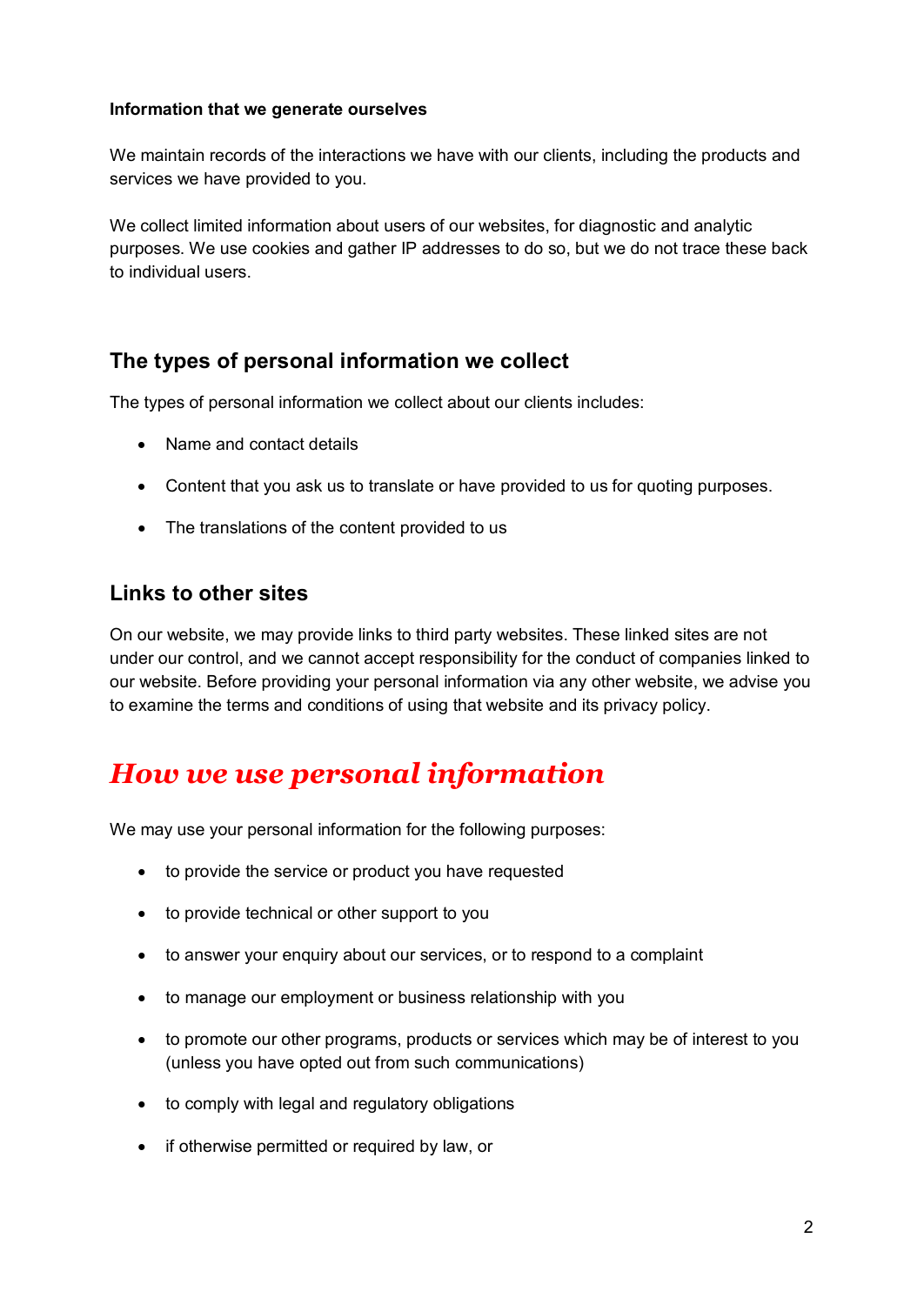• for other purposes with your consent, unless you withdraw your consent.

The 'lawful processing' grounds on which we will use personal information about you are 'legitimate interests', specifically the necessity to provide a quotation or carry out a translation. The provision of a quotation or the carrying out of a translation are requested by our clients; hence, our clients' privacy interests do not override the organisation's interests

We do not use automated decision-making.

We will keep personal information about you, to use for the above purposes, for 10 years.

# <span id="page-3-0"></span>*When we disclose personal information*

#### <span id="page-3-1"></span>**Our third party service providers**

The personal information of our clients, staff, suppliers and other contacts may be held on our behalf outside Australia, including 'in the cloud', by our third party service providers including but not limited to Xero, Knack, and Microsoft. Our third party service providers are bound by contract to only use your personal information on our behalf, under our instructions.

### <span id="page-3-2"></span>**Other disclosures and transfers**

We may also disclose your personal information to third parties for the following purposes:

- if necessary to provide the service or product you have requested
- if otherwise permitted or required by law; or
- for other purposes with your consent.

If a translator is located outside Australia, then such a disclosure may go outside Australia, commonly but not always into the country where the source language of the translator is spoken. The 'lawful basis on which that third-country processing can occur, under Articles 44-50 of the GDPR, is the necessity to provide a quotation or carry out a translation. The provision of a quotation or the carrying out of a translation are requested by our clients; hence, our clients' privacy interests do not override the organisation's interests.

## <span id="page-3-3"></span>*Accessing or correcting your personal information*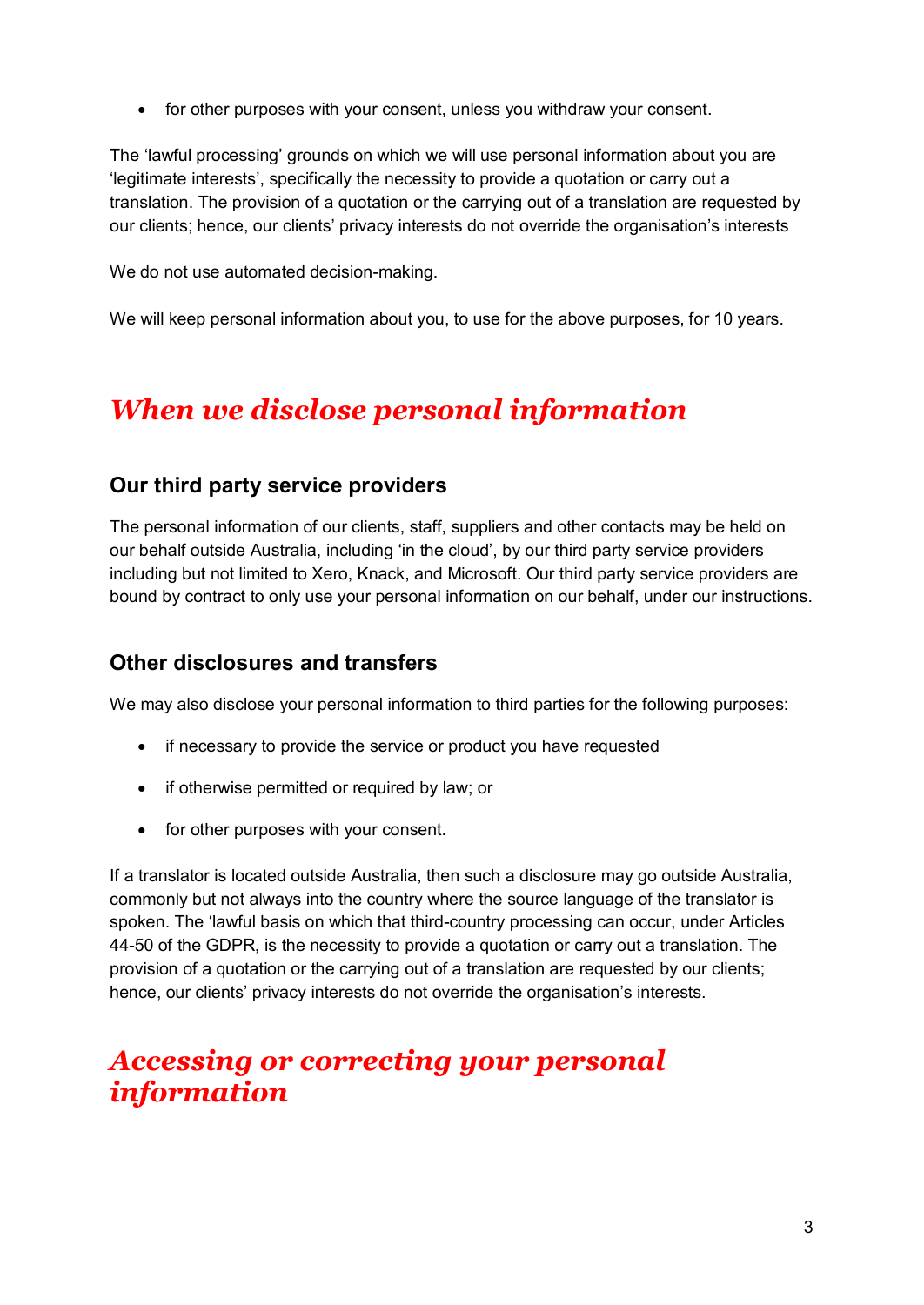You have the right to request access to the personal information Aussie Translations holds about you. Unless an exception applies, we must allow you to see the personal information we hold about you, within a reasonable time period, and without unreasonable expense.

You also have the right to request the correction of the personal information we hold about you. We will take reasonable steps to make appropriate corrections to personal information so that it is accurate, complete and up-to-date. Unless an exception applies, we must update, correct, amend or delete the personal information we hold about you within a reasonable time period. We do not charge for making corrections.

To seek access to, or correction of, your personal information, please contact our Privacy Officer.

# <span id="page-4-0"></span>*Exercising your other rights*

You have a number of other rights in relation to the personal data Aussie Translations holds about you. You have the right to:

- opt-out of direct marketing, and profiling for marketing
- opt-out of processing for research / statistical purposes, or processing on the grounds of 'public interest' or 'legitimate interest'
- erasure
- data portability, and
- temporary restriction of processing.

<span id="page-4-1"></span>To seek to exercise any of those rights, please contact our Privacy Officer.